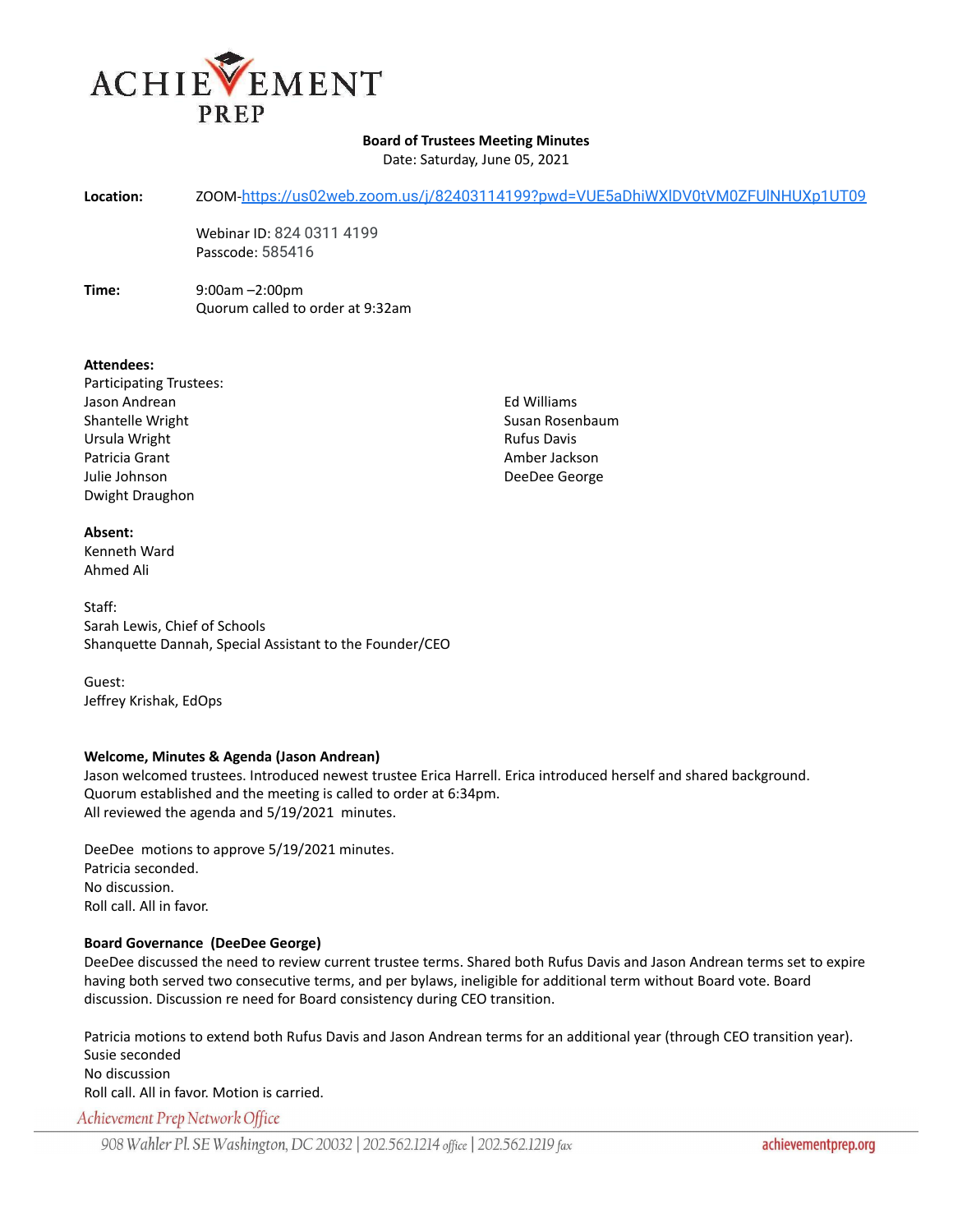

Jason led discussion on Board officers, including sharing that Barbara Nophlin stepped down and the VP role is open. Jason also discussed his willingness to continue as Board chair to provide leadership consistency during CEO transition. Board discussion. No trustees nominated for VP.

DeeDee motions to continue Jason's term as Board Chair through 21-22SY. Ed seconded No discussion Roll call. All in favor. Motion is carried.

Sarah discussed Board On Track and governance report. To follow up in the next meeting.

### **School Updates (Sarah Lewis)**

Sarah shared updates on school and plans for closing out strong. Sarah discussed reopening plans for the 21-22SY. Discussion re reopening plans, including staff vaccines.

EdOps Jeffrey Krishak joined the meeting. Discussion of the 21-22SY budget led by Jeffrey, Ursula, and Sarah. Reviewed proposed budget including CARES funding and organization reserves. Discussion re enrollment and concerns around lower than anticipated enrollment for both AppleTree and Achievement Prep. Board discussion.

Rufus motions to accept the proposed 21-22SY budget. Amber seconded No discussion Roll call. All in favor.

Jeffrey Krishak departs.

Ursula motions to depart for lunch. Susie seconded No discussion Roll call. All in favor.

### **Break**

### **School Updates cont. (Sarah Lewis)**

Sarah proposed the 21-22SY calendar including plans for response to learning loss. Board discussion.

Ed motions to approve proposed 21-22SY calendar. Ursula seconded No discussion Roll call. All in favor.

Sarah Lewis departs.

### **School Updates (Susan Rosenbaum & Ed Williams)**

Ed and Susie shared updates on search committee work. Board discussion.

# **Closing Business (Jason Andrean)**

Jason thanked attendees for their time and service.

### Ursula motions to adjourn the meeting

Achievement Prep Network Office